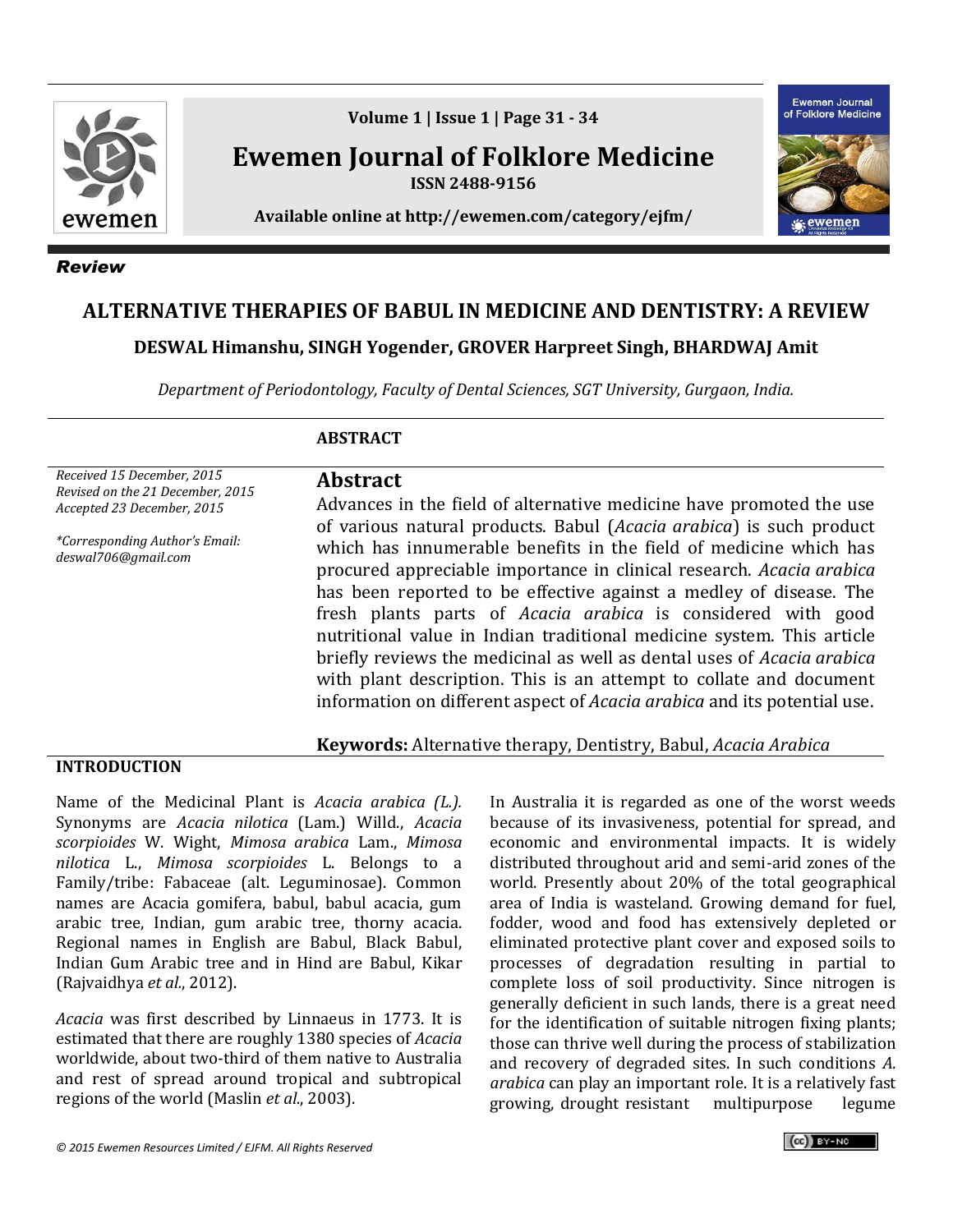with the ability of biological nitrogen fixation (Bargali and Bargali, 2009). In addition, its strong tap root system (Toky and Bisht, 1992), long growing period of more than 300 days with four peaks of leaf flush it can intensively exploit soil column for nutrients and moisture. This species has high potential for nitrogen fixation (Toky *et al.,* 1994), and has been considered as one of the fast growing species of the wastelands, and agro forestry systems throughout India providing strong timber, fodder for goats and sheep, and high quality fuel wood apart from enriching the soil with nitrogen. In the present article information on various aspects of *A. arabica* and its role in recovery of wastelands/degraded lands was reviewed (Bargali and Bargali, 2009).

Perennial shrub or tree, 2.5 to 10 (sometimes 20) m tall, variable in many aspects. Branches spreading, forming a dense flat or rounded crown with dark to black coloured stems; branchlets purple-brown, shortly or densely pubescent, with lenticels. Bark thin, rough, fissured, deep red-brown. Spines (thorns) thin, straight, light-grey in axillary pairs, usually in 3–12 pairs, 5–7.5 cm long in young trees, mature trees commonly without thorns. Leaves bipinnate 30–40 mm long, often with 1–2 petiolar glands and other glands between all or only the uppermost pinnae; pinnae 2–11 (–17) pairs, with 7–25 pairs of leaflets (1.5–7 mm long) per pinnae (Rajvaidhya *et al.*, 2012).

# **MATERIALS AND METHODS**

This review was conducted on the basis of articles search from SGT University library and also from electronic database and internet search engine such as pubmed and google scholar. About 20 publications from different journals were reviewed, from among which 18 publications were selected for review. This review article was prepared to provide the readers scientifically robust and technically sound research information on babul (*Acacia arabica*).

# **RESULTS AND DISCUSSION**

#### **Chemical constituents**

*Acacia* species contains secondary metabolites including amines and alkaloids, cyanogenic glycosides, cyclitols, fatty acids and seed oils, fluoroacetate, gums, nonprotein amino acids, terpenes (including essential oils, diterpenes, phytosterol and triterpene genins and saponins), hydrolyzable tannins, flavonoids and condensed tannins (Seigler, 2003). The plant is richer source of cystine, methionine, threonine, lysine, tryptophan, Potassium, phosphorus, magnesium, iron and manganese (Singh *et al.*, 2008). The plant chemical compounds like diester, pentacosane dioic acid dihexadecyl ester and is alcohol, heptacosan-1,2,3-triol (Banso, 2009).

**Seeds**: It contain high percentage of phenolic constituents consisting of m-digallic acid, gallic acid, protocatechuic and ellagic acids, leucocyanidin, mdigallic dimer 3,4,5,7-tetrahydroxyflavan-3-ol, oligomer 3,4,7-trihydroxyflavan-3,4-diol and 3,4,5,7 tetrahydroxyflavan-3-ol and (-)-epicatechol. The mature seed also contains crude protein, crude fibre, crude fat, carbohydrates, potassium, phosphorus, magnesium, iron and manganese occurred in high concentrations and it is richer source of cystine, methionine, threonine, lysine and tryptophan.

**Fruit:** The fruit also contains mucilage and saponins.

**Pods**: The pods contain gallic acid and its Me-este-ndigallic acid and condensed tannins.

**Leaf**: The leaf contains apigenin, 6-8-bis- D-glucoside, rutin, 8% digestive protein (12.4% crude protein). Relative levels of tannin in different parts of plant is, deseeded pods (50%), pods (5.4%), leaves (7.6%), bark (13.5%) and twigs (15.8%).

**Bark**: The stem bark contains tannin (12-20%), terpenoids, saponins and glycosides, Phlobetannin, gallic acid, protocatechuic acid pyrocatechol, (+)– catechin, (-)-epigallocatechin- 5,7-digallate. Its extract contains total phenolic content ranging from 9.2 to 16.5 g/100 g.

**Root**: It contains octaconsanol, betulin, B-amyrin and B-sitosterol. Gum: It is composed of galactoaraban which gives on hydrolysis L-arabinose, D-galactose, Lrhamnose, D-glucuronic acid and 4-O-methyl- Dglucuronic acid (Malviya *et al.*, 2011).

# **Medical implications**

# *Antibacterial activity*

Mahesh B *et al.* (2008) has observed antibacterial activity study of methanolic extracts of *Acacia arabica*, showed highest antibacterial activity against *B. subtilis.*  and *Staphylococcus aureus* with inhibition zone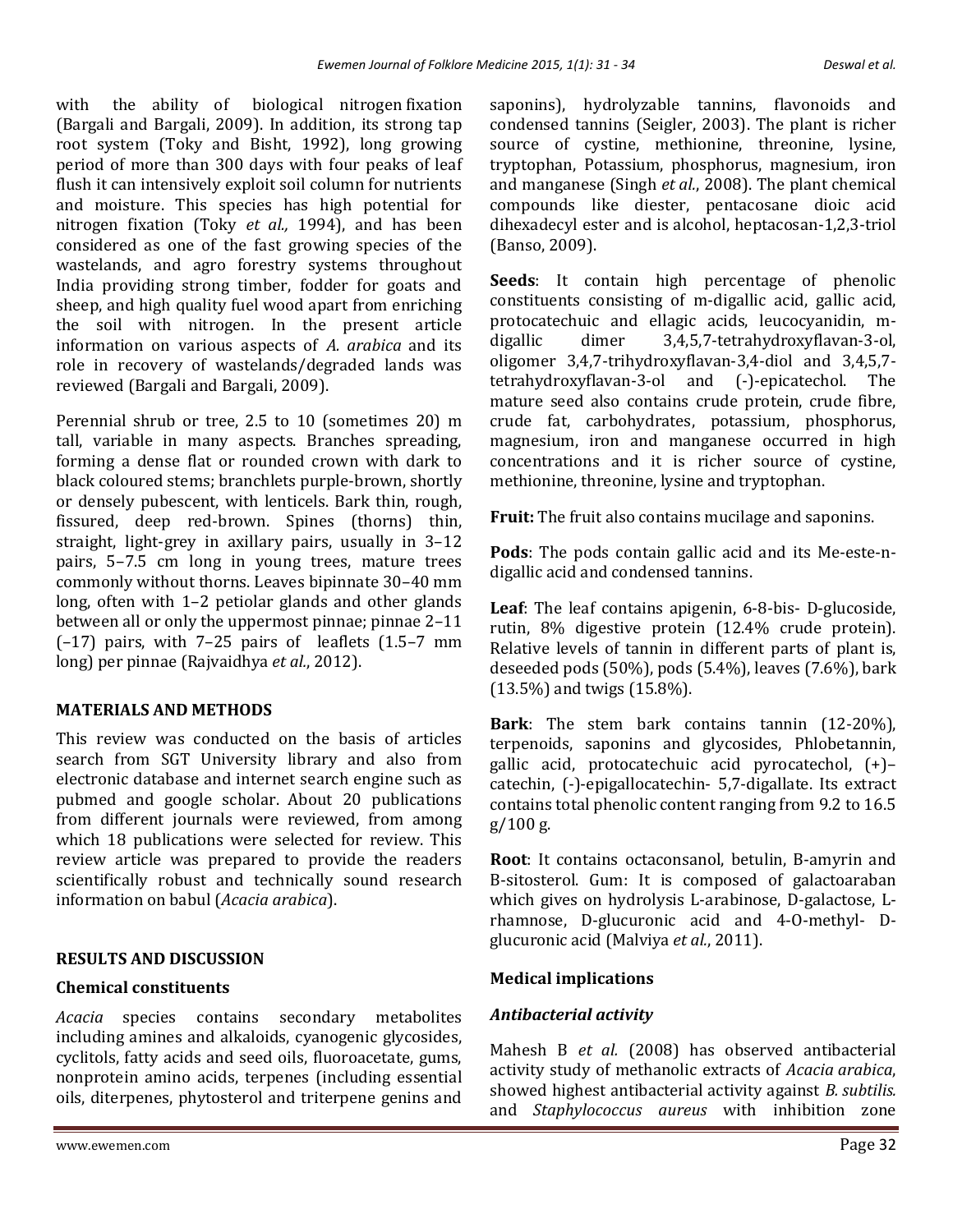15±0.66mm and leaf extract showed highest activity against *Bacillus subtilis* with inhibition zone 20±1.20mm (Mahesh and Satish, 2008). In another study conducted by Saini ML and his colleagues examined comparative antimicrobial studies of *Acacia* species and *A. arabica* exhibited highest activity against three bacterial (*Escherichia coli*, *Staphylococcus aureus* and *Salmonella typhi*) and two fungal strain (*Candida albicans* and *Aspergillus niger*) (Saini *et al.*, 2008).

# *Antifungal activity and antiviral activity*

*Acacia arabica* species can be regarded as promising resources for antibacterial drugs due to its highly active nature. Mahesh *et al.* (2008) demonstrated the antifungal activity of methanolic extracts and aqueous extracts of *A. arabica* with percentage inhibition ranging from 34.27± 1.45 to 93.35±1.99 (Mahesh and Satish, 2008). Dried fruits of *Acacia arabica* are active against *C. albicans* and used to treat oral candidiasis (Malviya *et al.*, 2011).

# *Antibiotic activity*

The plant extract showed potent antibiotic activity against four bacterial species: gram positive; *Bacillus subtilis*, *Staphylococcus albus*, *Streptococcus faecalis*; gram negative, *Escherichia coli* and two fungal species: *Candida albicans* and *Aspergillus flavus* examine by using paper disc diffusion method (Shanab, 2007).

# *Anti-mutagenic activity*

Gallic acid and polyphenols present in acetone extract of the plant are responsible for the antimutagenic activity. Acetone extract of *Acacia arabica* exhibited antimutagenic activity against direct acting mutagens (NPD, sodium azide), and the S9-dependent mutagen 2 aminofluorene (2AF). The activity is estimated by employing the plate incorporation Ames *Salmonella histidine* reversion assay by using different strains of *Salmonella typhimurium* (Malviya *et al.*, 2011).

# *Antihelmintic, analgesic and anti-inflammatory activity*

In vitro methanolic extract of *Acacia arabica* fruit exhibit anthelmintic activity against Haemonchus contortus at  $LC_{50}$  = 512.86 and 194.98  $\mu$ g/ml concentration by the adultmotility assay, the egg hatch test and the larval development assay (Bachaya *et al.*, 2009). The analgesic effect of *Acacia arabica* against control is examined against acetic acid induced pain in rat. The potent activity was exhibited by plant. It shows high percentages of analgesia at the two doses (150, 300mg/kg bw) of plant extracts used. The antiinflammatory activity of *Acacia arabica* extract was tested using egg albumin induced paw oedema inflammation in rats It indicates the absence of paw oedema suppression and hence lack of antiinflammatory activity. The extracts did not however suppress paw oedema (Ali *et al.*, 2010).

# *Spasmogenic activity and antispasmodial activity*

The aqueous extract of seeds of *Acacia arabica* shows spasmogenic activity on the isolated guinea-pig ileum. The mechanism behind it may be increase in calcium influx that results in muscle spasm. *Acacia arabica*  (methanolic extract) inhibited the spontaneous contraction of rabbit jejunum in a dose-dependent (0.1– 3.0 mg/mL) manner. It also inhibit K+-induced contractions, The mechanism behind it is calcium channel blockade that results in lowering of blood pressure effect (Malviya *et al.*, 2011).

# **Dental Implications**

*Acacia* gum consists primarily of *arabica*, a complex mixture of calcium, magnesium and potassium salts of Arabic acid. It contains tannins which are reported to exhibit astringent, hemostatic and healing properties. It also contains cyanogenic glycosides in addition to several enzymes such as oxidases, peroxidases and pectinases, all of which have been shown to exhibit antimicrobial properties. The bark constituents of *Acacia* catechuit are used to treat stomatitis, gingival bleeding, improve appetite (Gazi , 1991).

*P, gingivalis* and *P. intermedia* are strongly implicated in the pathogenesis of chronic periodontitis (Moore, 1987) and the proteoiytic activity of *P. gingivalis* is recognised as a potential virulence facto (Slots and Genco 1984). The in vitro inhibitory action of acacia gum against these organisms and their enzymes is thus of possible clinical significance (Clark *et al.*, 1993).

# **CONCLUSION**

In this review, we comprehensively compile the information regarding its taxonomy, constituents, properties like antibacterial, antifungal, antihelmintic,